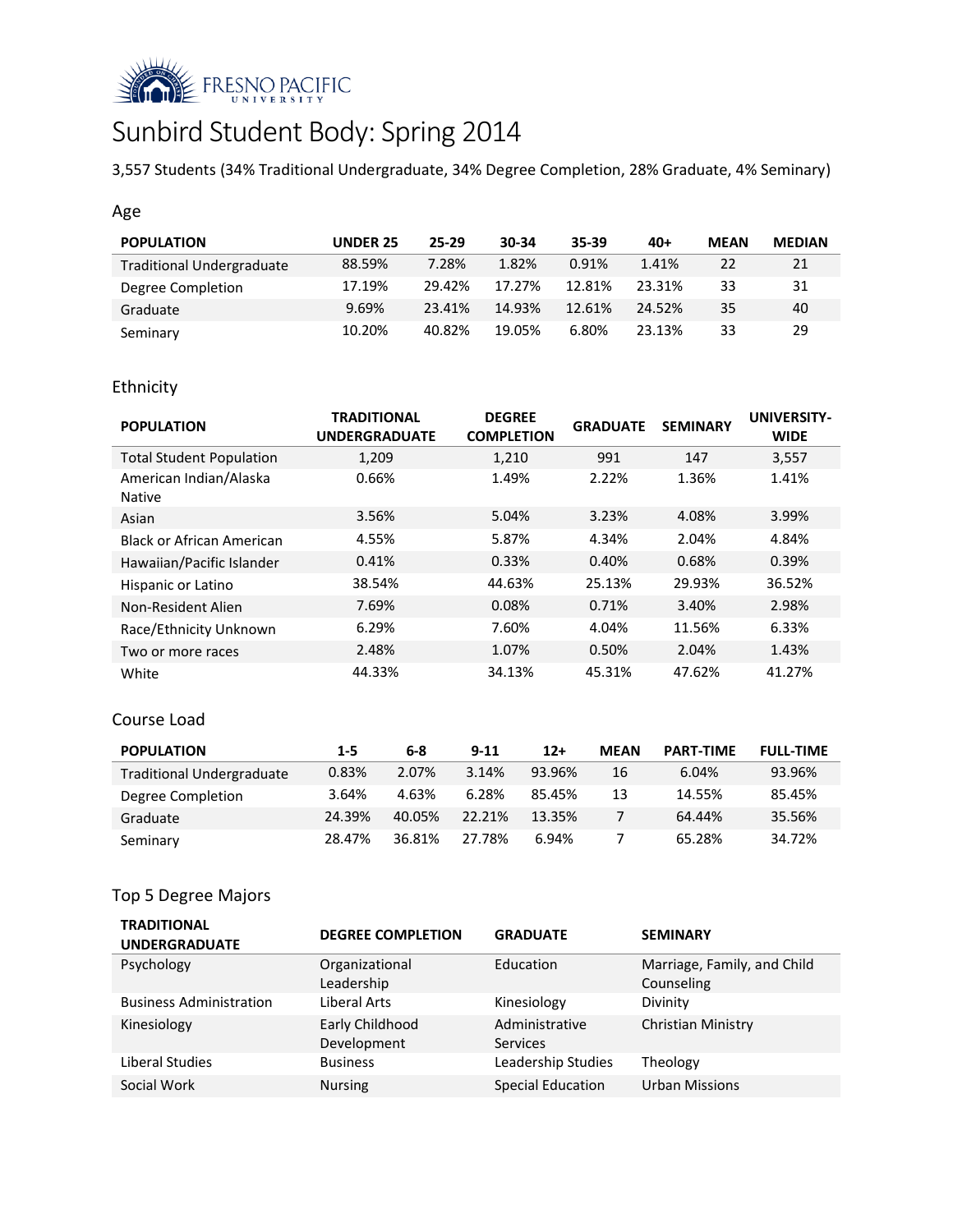

# Students Receiving Financial Aid

| <b>POPULATION</b>                | <b>PERCENTAGE</b> |
|----------------------------------|-------------------|
| <b>Traditional Undergraduate</b> | 97.35%            |
| Degree Completion                | 78.10%            |
| Graduate                         | 58.12%            |
| Seminary                         | 85.03%            |

#### *Pell Grant Recipients*

| <b>POPULATION</b>                | <b>PERCENTAGE</b> |
|----------------------------------|-------------------|
| <b>Traditional Undergraduate</b> | 46.19%            |
| Degree Completion                | 64.63%            |
| Graduate                         | 12.93%            |
| Seminary                         |                   |

#### *Cal Grant Recipients*

| <b>POPULATION</b>                | <b>PERCENTAGE</b> |
|----------------------------------|-------------------|
| <b>Traditional Undergraduate</b> | 38.11%            |
| Degree Completion                | 16.57%            |
| Graduate                         | 3.41%             |
| Seminary                         |                   |

#### Gender

| <b>POPULATION</b>               | <b>PERCENTAGE</b> |
|---------------------------------|-------------------|
| Traditional Undergraduate Women | 63.52%            |
| Degree Completion Women         | 72.98%            |
| Graduate Women                  | 62.97%            |
| Seminary Women                  | 60.54%            |
| Total Women                     | 66.46%            |

#### Location\*

| <b>POPULATION</b>   | <b>NUMBER</b> |
|---------------------|---------------|
| Main Campus         | 1692          |
| Online              | 989           |
| Visalia             | 637           |
| North Fresno Center | 622           |
| Bakersfield         | 266           |
| Merced              | 125           |

*\* Total students by program location, unduplicated count of students*